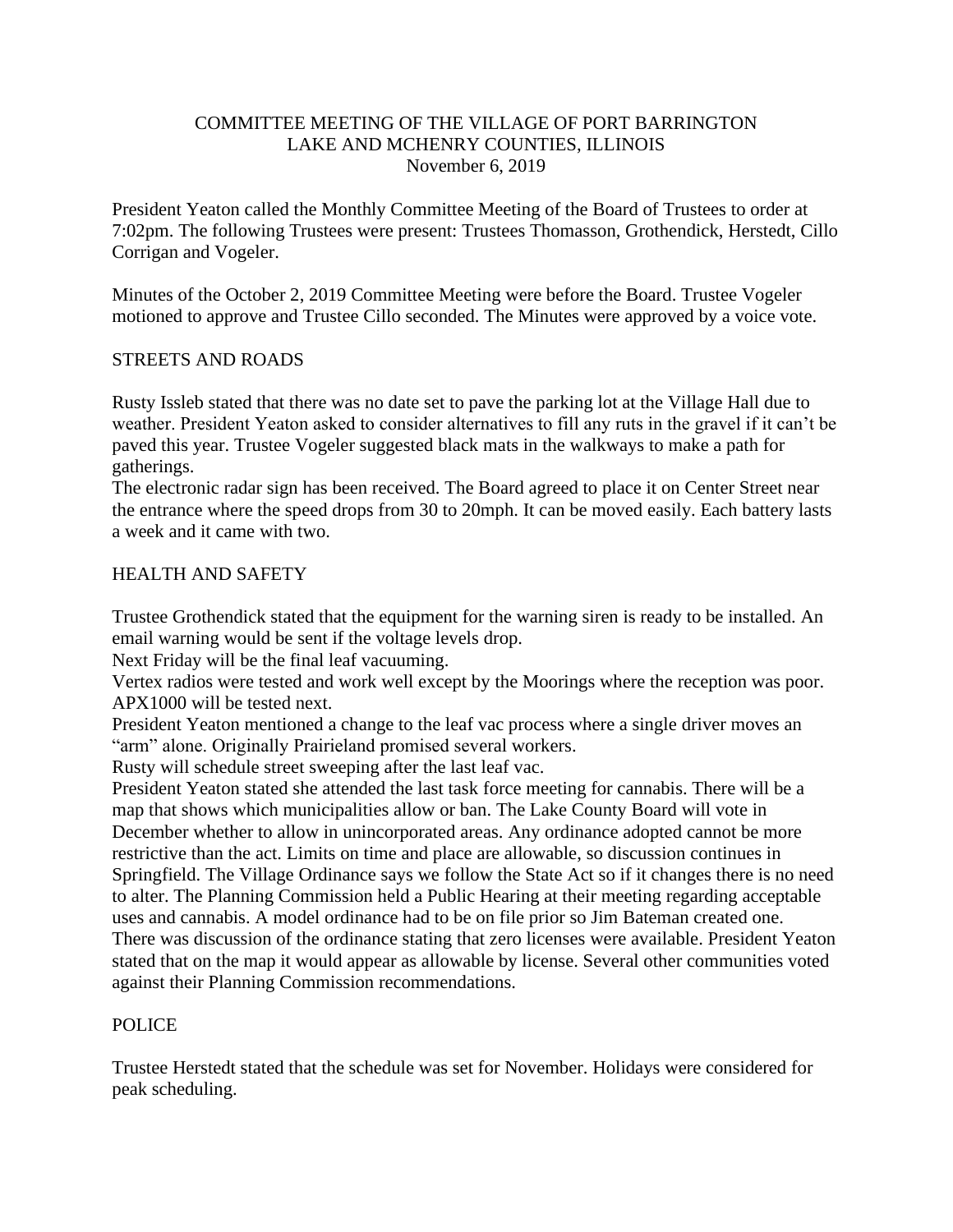McHenry Police caught someone in Fox Trail Park with a pellet gun. Rusty was asked to check for any damage done there.

There were 4 reports of car break-ins in Deer Grove and Riverwalk. Patrols have been increased. Five homes on Eastwood were sent a letter and placards for parking. Frank DeSort went door to door to tell residents to remove clutter on Village property. Trustee Vogeler recommended a sign on a post to mark parking spots instead of painting on the ground.

President Yeaton stated that the Broken Oar requested extended hours for the Wednesday prior to Thanksgiving. All the bars would be included and extended hours granted. The event at the Broken Oar would be considered an off-season event with a \$50 permit fee. Music would be allowed until midnight. President Yeaton stated that a mechanism was needed within the permit to escalate off-season to mega. Trustee Corrigan asked about an emergency management plan. Trustee Cillo responded that it is part of the permit to have the Broken Oar do that.

# PARKS AND BEACHES

Trustee Cillo stated that the Halloween Fest was well attended. The owls were very popular. The Chili cook-off is November 11, 2019 at noon.

The volunteer appreciation party will be held at the No-Wake on December 12, 2019. The Santa Parade and party will be December 22, 2019 from noon – 3pm.

# **FORESTRY**

There was no new information on this subject.

# FINANCE

President Yeaton stated that a letter was received from Nicor regarding the finding that their drill went through a Village pipe 19 years ago. The cost to repair is estimated at \$11,800.60 and Nicor will pay half. It is related to an install problem and caused no issue until the roads were redone. President Yeaton stated she believes it would cost more in legal fees to fight for more funds from Nicor and suggested the Board accept the offer. Trustees Thomasson, Grothendick and Cillo agreed to accept the settlement. Trustee Herstedt did not. Trustee Vogeler recommended discussion with the Village Engineer. The original amount approved was more than the amount after the Nicor contribution. Trustees Vogeler and Corrigan recommended sending a letter.

Trustee Corrigan stated that 250 residents out of 590 properties have outstanding amounts due for vehicle tax. 200 of those owe \$80 or less. He stated that Tech Collect and MCSI collections were used by other municipalities. All fees are added to the amounts owed and are included in collection fees. The Village Ordinance requires adjudication prior to collection. President Yeaton stated that the ordinance could be changed to allow. Trustee Corrigan stated that Tech Collect charges \$10 per debt up front. With 250 outstanding amounts that would cost \$2,500.00 up front. They promise a 40% return or more so it is possible to receive \$10,000.00 or more. Trustee Vogeler mentioned that the Board was intending to change the ordinance to increase the cost of the vehicle tax and fines. It could be altered at the same time to send to collections any amount unpaid. President Yeaton will contact Jim Bateman about the Ordinance amendments to add fees. The Board is considering increasing the cost of the tax to \$30.00.